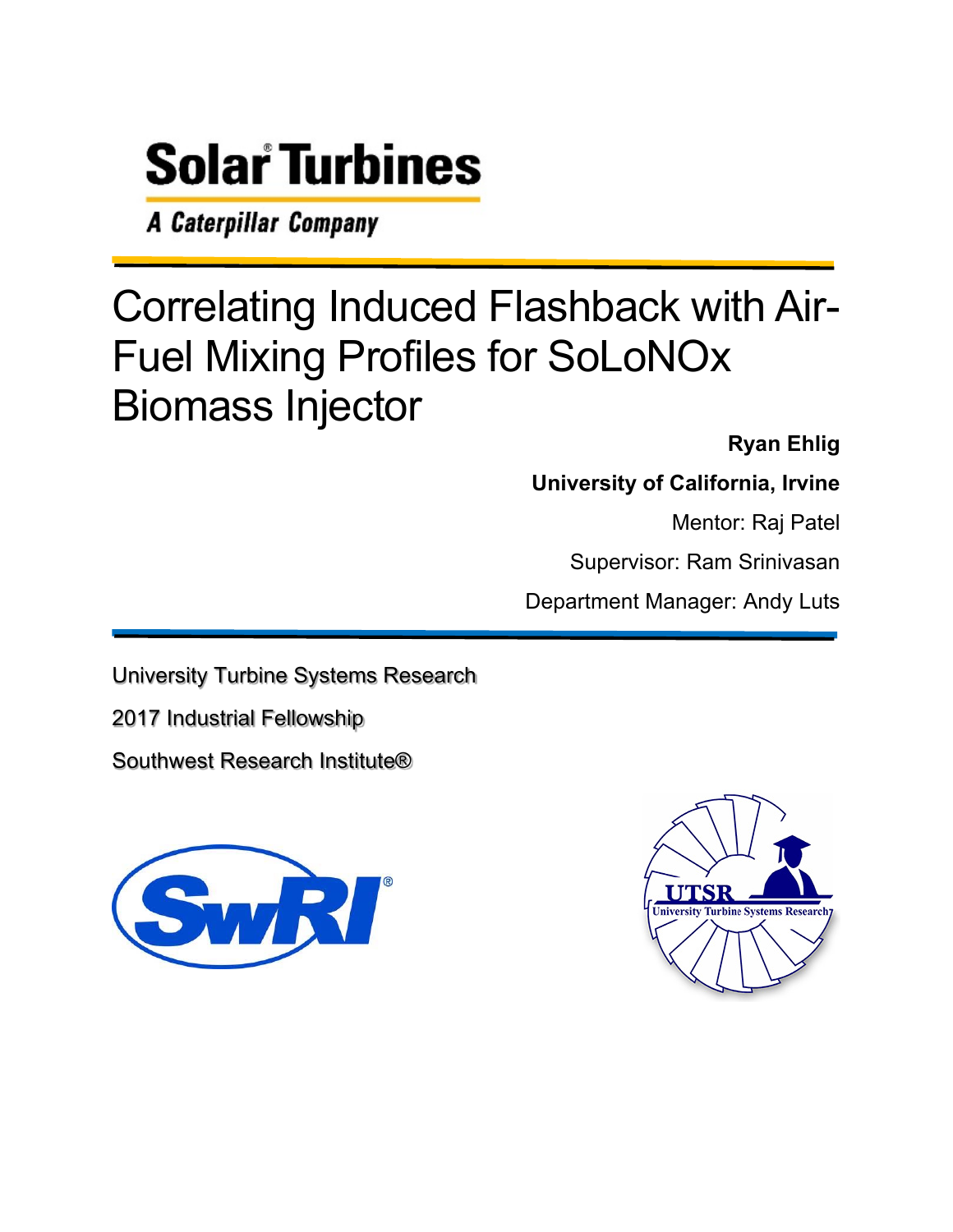# Abstract

Flashback, the phenomenon in which the flame front propagates upstream into the reactant mixture, was induced at extreme conditions for two prototype, lean premix injectors. These injectors were operated with low Wobbe, hydrogen blend fuels in a high pressure combustion rig. The first prototype injector included multiple air-holes, which injected high velocity air around the centerbody region. Injector prototype 2 was designed without air-holes to study the effect of this airflow on flashback. Flashback was induced at two extreme cases: at Lean Blow Out (LBO) conditions, in which combustion instabilities caused the flame to flashback, and at extreme flame temperatures ( $T_{\text{flame}}$ ) in which high flame speeds and low flow velocities in the boundary layer near the outer injector wall resulted in flashback.

In this project, work was done to establish air-fuel mixing profiles at the injector exit to correlate these profiles with flashback observations from the high pressure combustion rig. These profiles provide information regarding the fuel concentration  $\frac{9}{6}$  vol. CH<sub>4</sub>) distribution at the injector exit. Mixing profiles were subsequently plotted for each of the extreme cases. For the flashback case at the high  $T_{\text{flame}}$  condition, the mixing profile for injector prototype #1 indicated a fuel-rich region around the outer injector walls, confirming the idea that high flame speeds near the low velocity boundary layer at the outer wall led to flashback. For the flashback case at LBO, the mixing profile for injector prototype #2 indicated a fuel-rich region around the centerbody walls, which was the result of having no air holes. This rich region in combination with oscillations at LBO made this injector configuration more susceptible to flashback.

## **Background**

 Within the past decade, the focus toward renewable sources of power has intensified with the passing of California's aggressive Renewable Portfolio Standards (RPS). Under Senate Bill 350 (SB 350) signed by Governor Jerry Brown, this requires "retail sellers and publically owned utilities to procure 50% of their electricity from eligible renewable sources by 2030" [1]. One such renewable fuel source is gasified Biomass (Syngas). It is derived from feedstock waste via partial oxidation [2] . Syngas is composed of hydrogen, carbon monoxide, and other diluents such as carbon monoxide and nitrogen, and can vary in heating content depending upon the volumetric percentage of its fuel components [3].

 The Combustion Technology group at Solar Turbines, located in San Diego, California, is developing an injector capable of operating the SoLoNOx Gas Turbine on syngas fuels. Syngas contains highly reactive hydrogen with flame speeds significantly higher than natural gas. Fuel injectors operating with hydrogen blends are susceptible to flashback, which is the phenomenon in which the flame propagates upstream into the reactant mixture.

There are four mechanisms by which flashback can occur [4]:

- 1. Boundary Layer Flashback Due to the no-slip condition, flow velocities near the wall decrease. Once a critical velocity gradient is reached, where the flame speed exceeds the flow velocity in this region, the flame will propagate upstream.
- 2. Bulk Flow Flashback Occurs when the local flame speed exceeds the bulk flow velocity.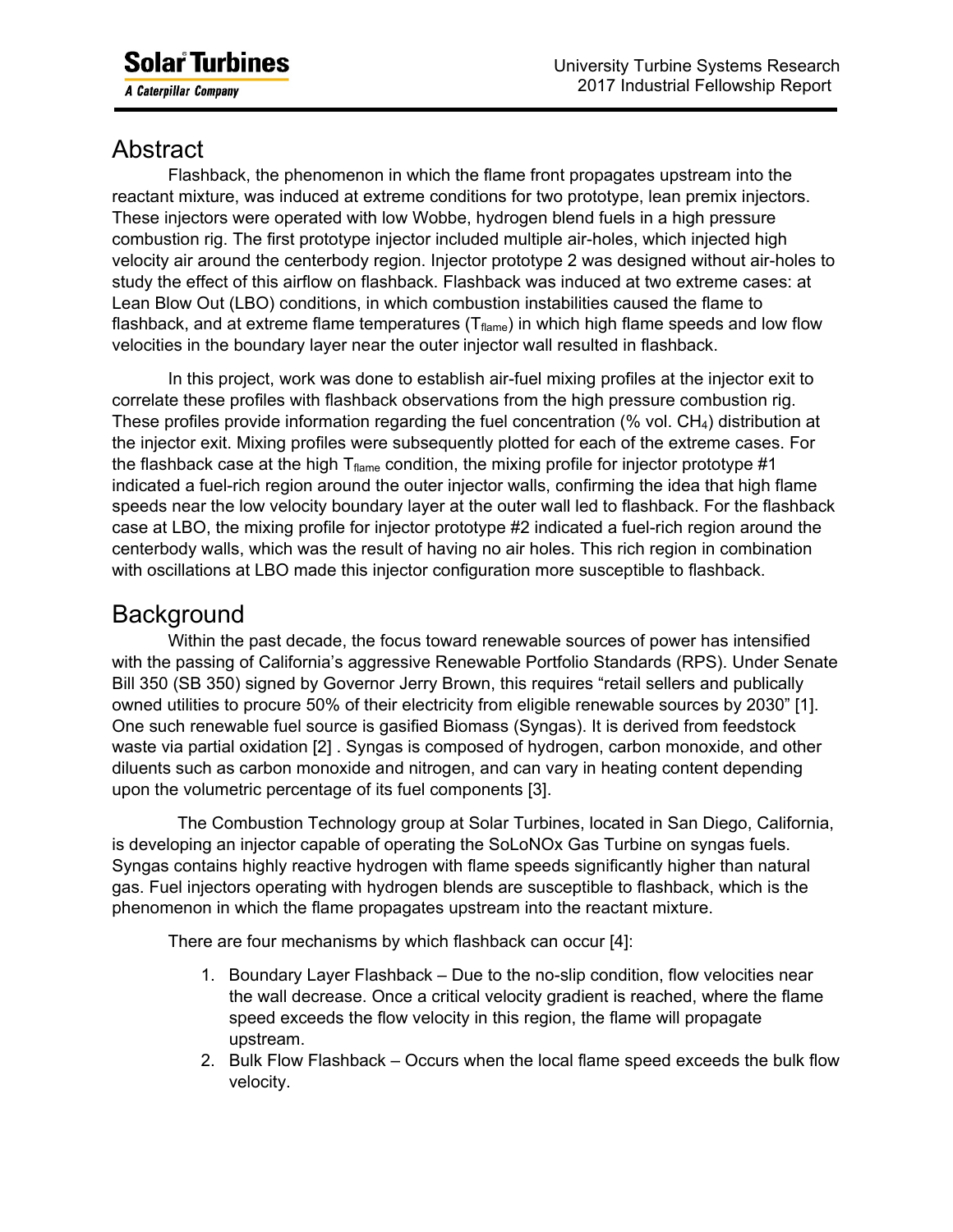- 3. Combustion Instabilities Fluctuations of the flow as well as acoustic modes and heat release fluctuations lead to flashback.
- 4. Combustion Induced Vortex Breakdown This occurs when there is an upstream propagation of the recirculation zone in swirl-stabilized burners.

 Two prototype injectors were tested to evaluate induced flashback characteristics in the High Pressure rig at Solar. The two primary flashback mechanisms observed were Boundary Layer Flashback and Flashback due to Combustion Instabilities.

#### Prototype 1

 For the first prototype injector (**Figure 1**), flashback was induced at high flame temperatures in Solar Turbine's High Pressure Single Injector Rig (HP SIR). Flashback initiated near the injector outer wall and the flame propagated upstream to the air holes at the base of the centerbody (see **Figure 1**), where subsequent flame holding was observed.

Bulk equivalence ratio was also calculated and compared for conditions where flashback was induced. Equivalence ratio is defined as follows:

$$
\phi = \frac{AFR_{stoich}}{AFR_{actual}}
$$

Where  $AFR_{stoich}$  = The air-fuel ratio at stoichiometric conditions (where all the fuel is consumed)

Where  $AFR_{actual}$  = The air-fuel ratio at actual conditions.

The calculated bulk equivalence ratio for these cases correlated to conditions where peak laminar flame speeds occur. This reaffirmed the idea that fuel-rich zones contribute to flashback by driving the flame speeds higher.

It was also concluded that a critical velocity gradient near the wall was achieved when the flame speed of hydrogen exceeded the flow velocity near the outer wall in the boundary layer, which allowed flashback to occur.

#### Prototype 2

 The second prototype injector (**Figure 1**) design eliminated the air holes at the base of the centerbody. The primary motivation for this was to determine the effect on flashback and the flame holding that was observed near the air holes.

 With this prototype, flashback was observed near the centerbody walls at Lean Blow Out (LBO) conditions as well as near the outer walls at extreme  $T_{\text{flame}}$  conditions.  $T_{\text{flame}}$  refers to the calculated equilibrium temperature using the measured total fuel and airflow through the injector. It was concluded that flashback driven by oscillations at lean-blow out and the elimination of air holes contributed to flashback at LBO, while conditions similar to prototype 1 resulted in flashback at high  $T_{\text{flame}}$  conditions.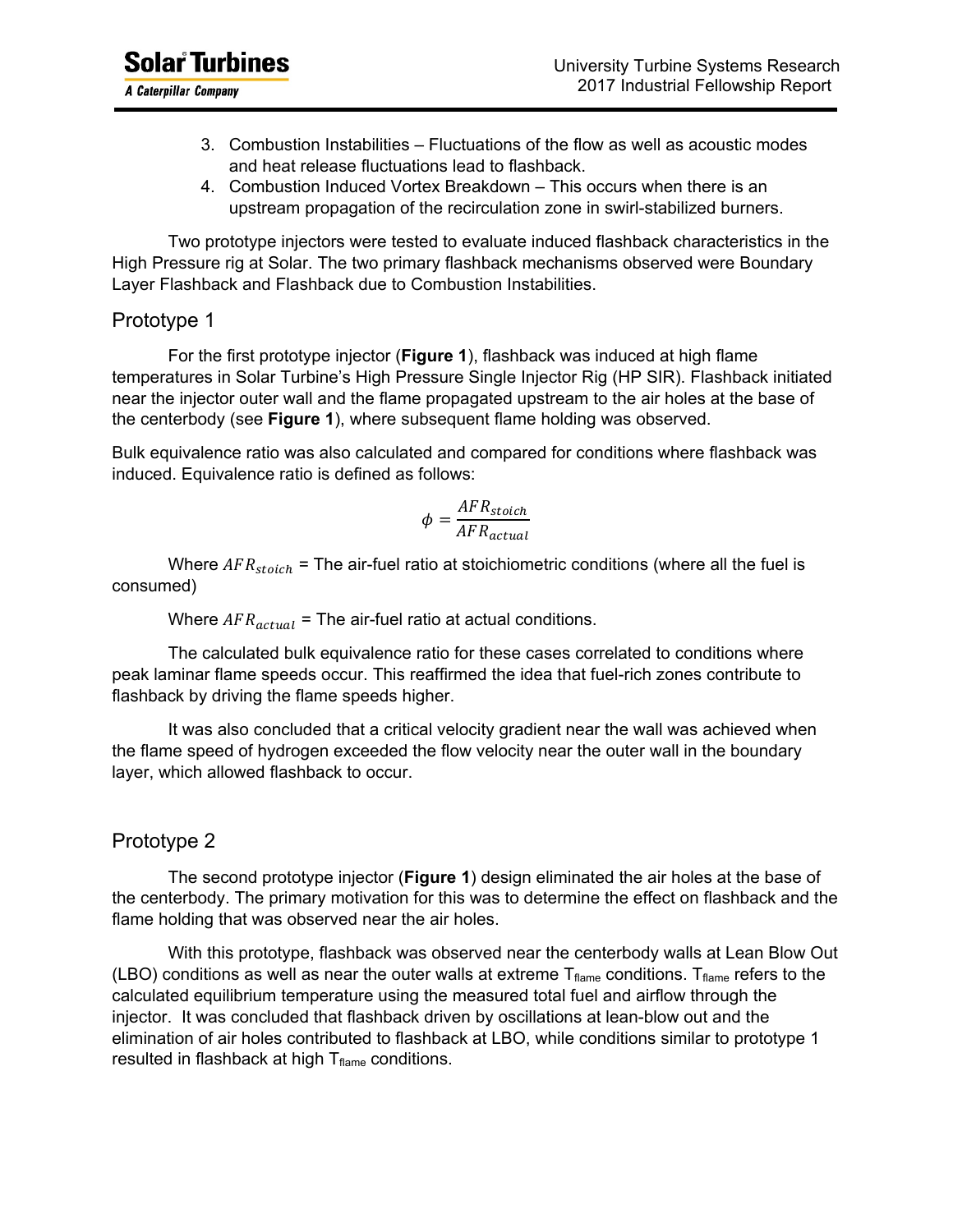ı

The HP rig tests can provide operating conditions where flashback may be induced for prototype 1 and prototype 2; however, they do not provide an insight or explanation as to why flashback may be induced





#### Introduction

Flashback has been observed for two prototype lean-premix injectors at extreme conditions. For prototype #1, which was designed with air holes to introduce high velocity air into the centerbody region, flashback was observed at high  $T_{\text{flame}}$  conditions only. For prototype #2, which was designed without air holes, flashback was observed at two extreme conditions, both at high  $T<sub>flame</sub>$  as well as Lean Blow Out conditions.

 The goal of this project was to correlate this observed flashback behavior at extreme conditions for prototype #1 and prototype #2 from the HP SIR tests, with their respective air-fuel mixing profiles and to identify possible trends. Methane concentrations (% vol.) are measured radially outward from the outer diameter of the centerbody to the outer injector wall and are used to produce a complete air-fuel mixing profile at the injector exit. These profiles can provide an insight into the performance of the injector with respect to;

- 1. Emissions Fuel-rich regions can lead to hot spots and higher flame temperatures, resulting in more thermal NOx.
- 2. Operability An engineer will become more aware of how injector design features or changes affect the profile and therefore operability on the HP SIR or engine
- 3. Oscillations Conditions that produce oscillations on the High Pressure rig or engine can be tested on the mixing rig to help develop a more complete picture of the relationship between air-fuel mixing profiles and oscillations.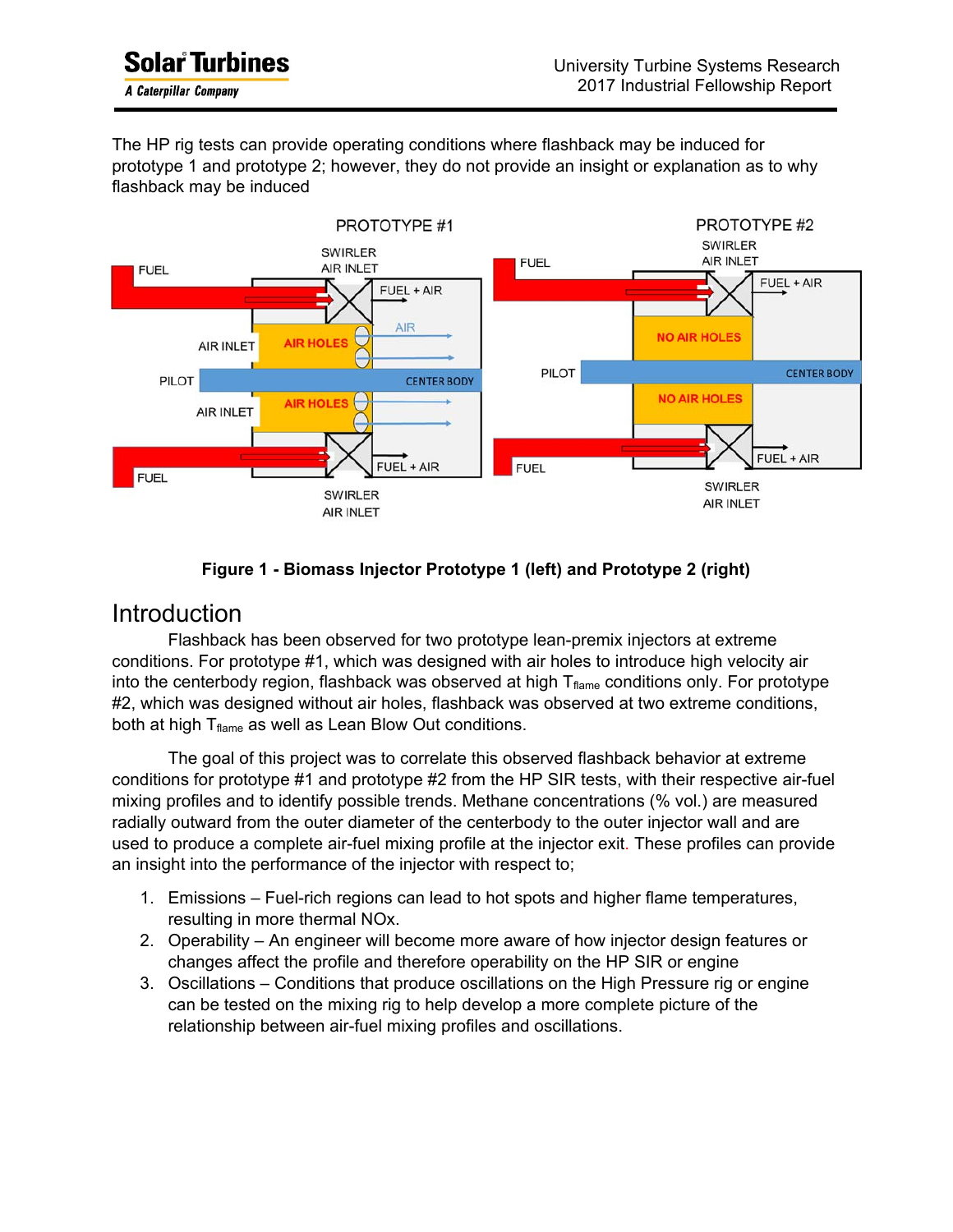ı

# Mixing Rig Experiments

The Mixing Rig, shown in Figure 2 was utilized at the Solar Turbines Combustion Testing facility. The rig operated at ambient conditions and was capable of flowing Natural Gas and Nitrogen blends to simulate the Wobbe Index of syngas mixtures. Airflow through the injector was set up to simulate the percentage pressure drop at which flashback was induced in the HP SIR . Fuel mixture was injected through the fuel circuit but not ignited.

Figure 2 shows the experimental setup. Fuel lines supplied mixture of Nitrogen and Natural Gas to simulate the range of Wobbe Indices of Syngas. Sufficient entrance length of the air passage was provided to ensure fully developed flow was achieved before the air reached the injector.



**Figure 2 - Mixing Rig Experimental Setup and HC Analyzer** 

#### **Scaling**

Natural gas and nitrogen blend was used to represent the fuel for the injector in the Mixing Rig. The fuel flow rate and volumetric percentage of each fuel component were adjusted to simulate Syngas Wobbe Index,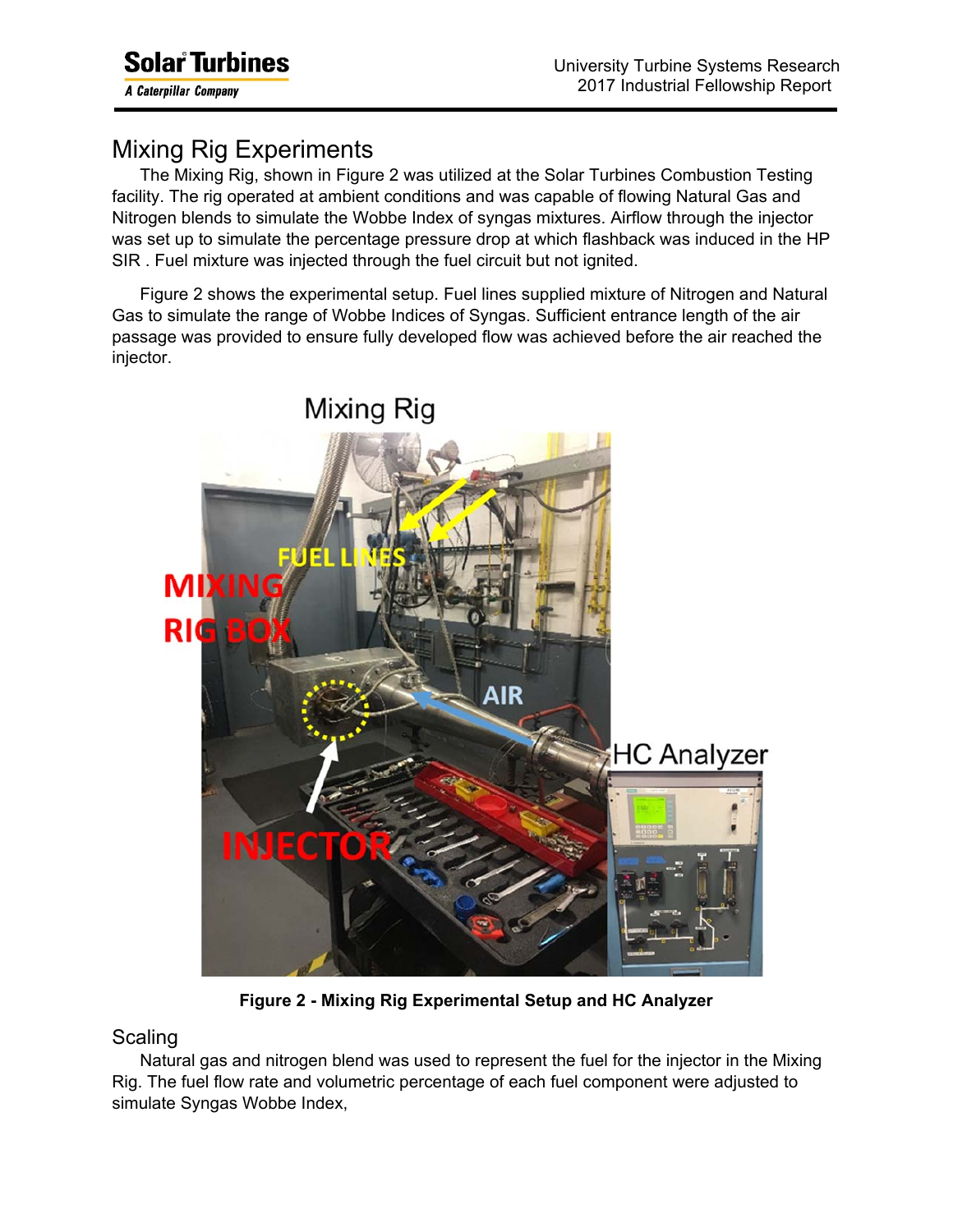**Wobbe Index** = 
$$
\frac{Heating Value}{\sqrt{Specific Gravity}} \left(\frac{BTU}{scf}\right)
$$

A parameter known as Flow Function was used to scale the air flows at ambient conditions. The momentum flux ratio for the reference case was used to scale the fuel flow required for the corresponding ambient, mixing rig set-up.

#### **Flow Function**

$$
\frac{W_{A_{ref}} T_{ref}^{.5}}{P_{ref}} = \frac{W_{A_{rig}} T_{rig}^{.5}}{P_{rig}}
$$

#### **Momentum Match**

| $J_{\text{Fuel ref.}}$ | J <sub>Fuel Rig</sub>                                                                        |
|------------------------|----------------------------------------------------------------------------------------------|
| $J_{\text{Air ref.}}$  | $J_{Air\,$                                                                                   |
|                        | $J_{\text{Fuel}} = \rho_{\text{fuel}} V_{\text{fuel}}^2$<br>$J_{Air} = \rho_{Air} V_{Air}^2$ |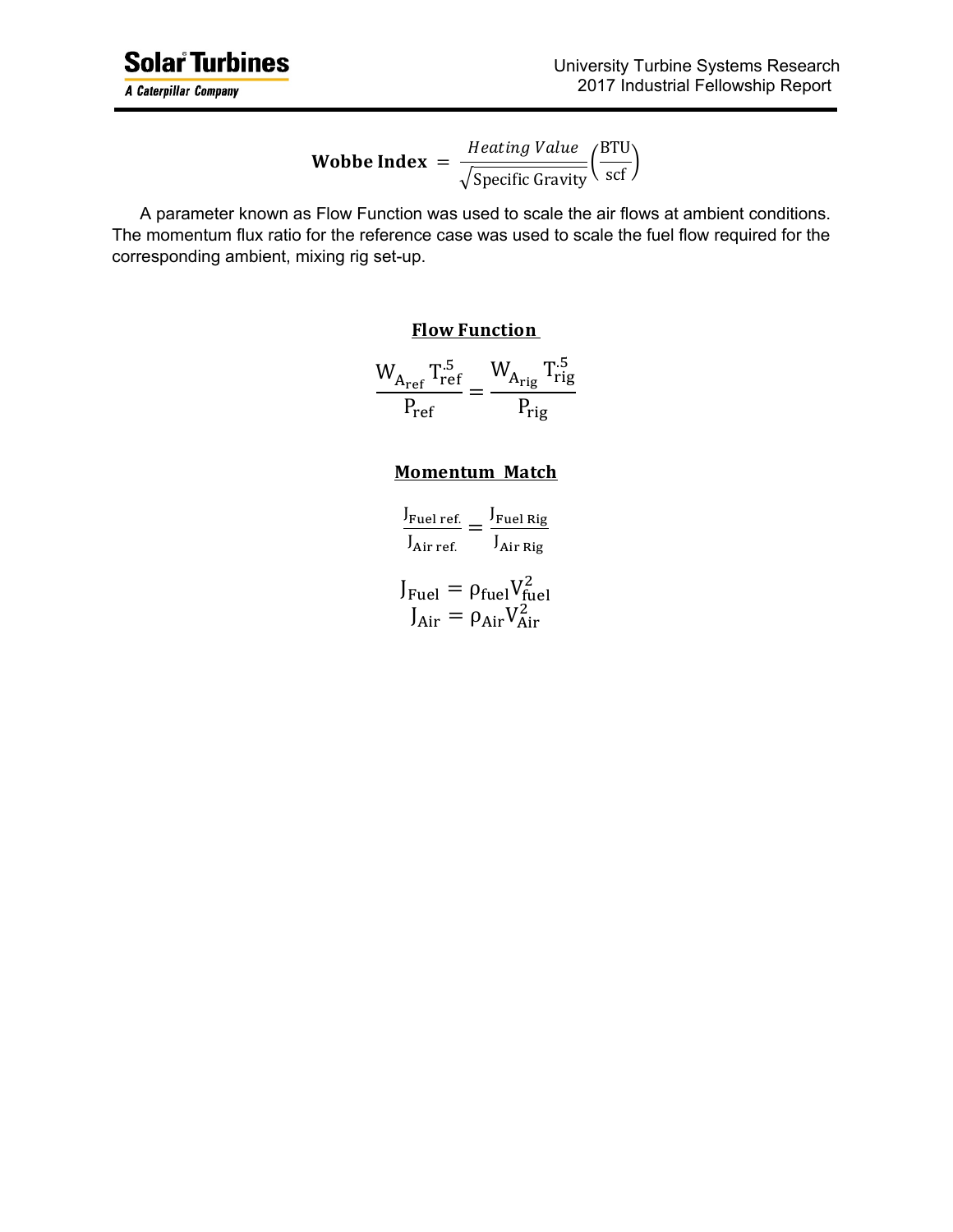A Caterpillar Company

ı

#### Results and Discussion **AIR-FUEL Normalized Mixing Profiles (CH4 % Vol.)**

 Figure 3 shows the normalized air-fuel mixing profiles at the simulated test conditions in the mixing rig. Three of the four simulated test conditions were scaled from HP SIR conditions in which flashback had been induced.

#### Air Holes (Prototype 1)

 For prototype 1 with the air holes, it becomes evident that the air dilutes the region near the centerbody. It becomes richer radially outward towards the outer injector walls.



**Figure 3 - Air-Fuel Mixing Profiles**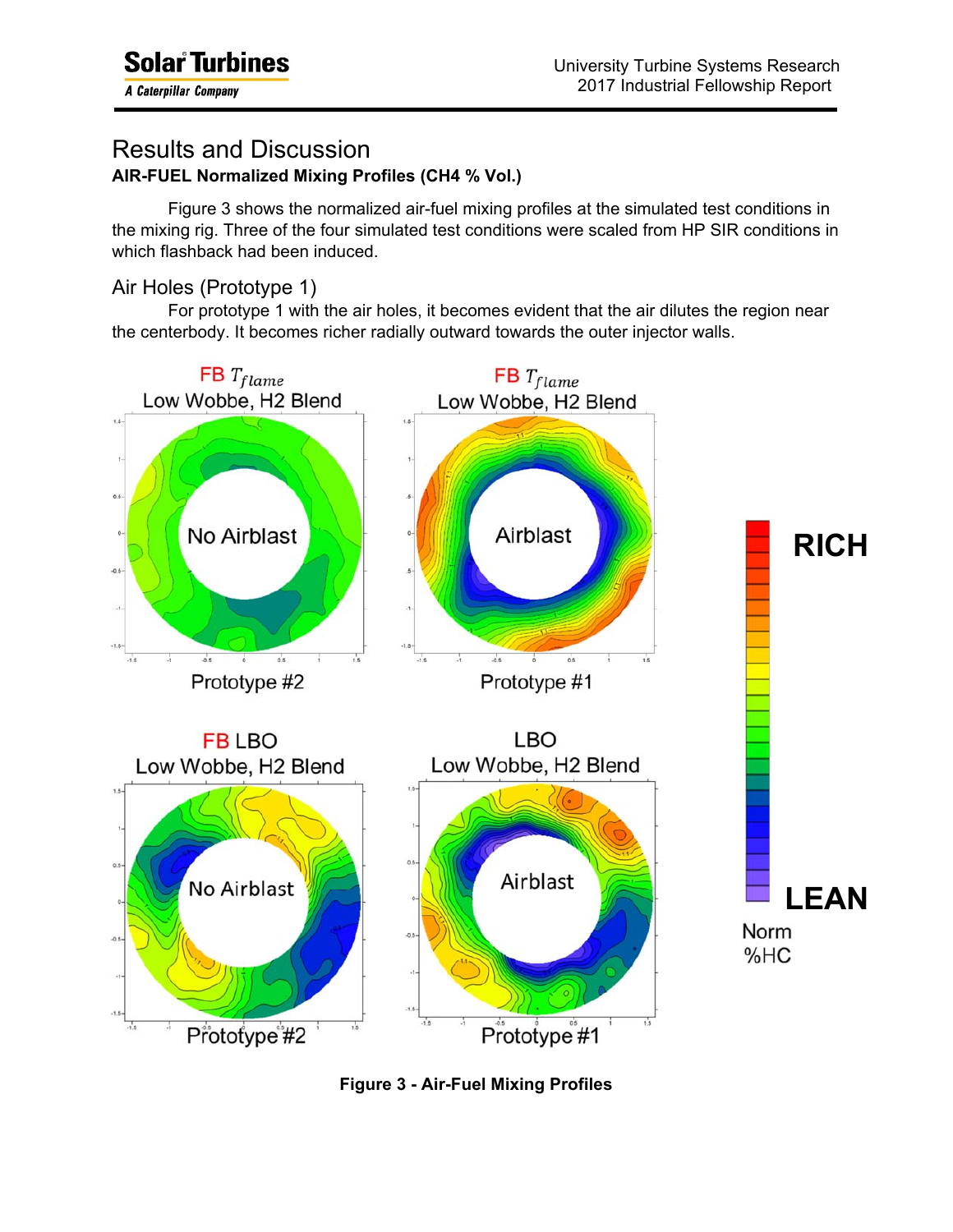Flashback at extreme  $T_{flame}$  for prototype #1 occurred near the outer injector wall. This can be attributed to the increase in the fuel rich zone that is seen in this region, which leads to an increase in the flame speed of the mixture. In addition to the higher flame speeds, the low velocities at the boundary layer increases the risk of flashback occurrence.

Higher equivalence ratio near the outer wall of the injector correlates to conditions where peak laminar flame speeds occur. This gives a clearer picture and reaffirms initial conclusions regarding induced flashback for this injector; that high flame speeds in the outer wall region near the boundary layer can induce flashback.

Prototype #1 did not flashback at Lean Blow Out conditions. This centerbody region is leaner compared with prototype 2.

#### No Air Holes (Prototype 2)

For the injector without the air holes (Prototype #2), a different air-fuel mixing profile is generated for both the LBO case and the extreme Tflame case. Without the air holes, the centerbody region is more fuel-rich compared with the air hole case.

For the high Tflame case, flashback was still induced at the outer walls of the injector, similar to the Prototype #1. This is due to the fuel-rich region and high flame speeds that still exist near the boundary layer on the outer wall for this case.

 For the LBO case, flashback was induced more frequently near the centerbody walls with this prototype. The air-fuel mixing profile shows a fuel-rich region near the centerbody, as opposed to the lean region seen in the air hole case for the LBO case. Due to the combustion instabilities present at LBO, combined with the fuel-rich region near the centerbody, conditions exist where this design is more susceptible to induced flashback.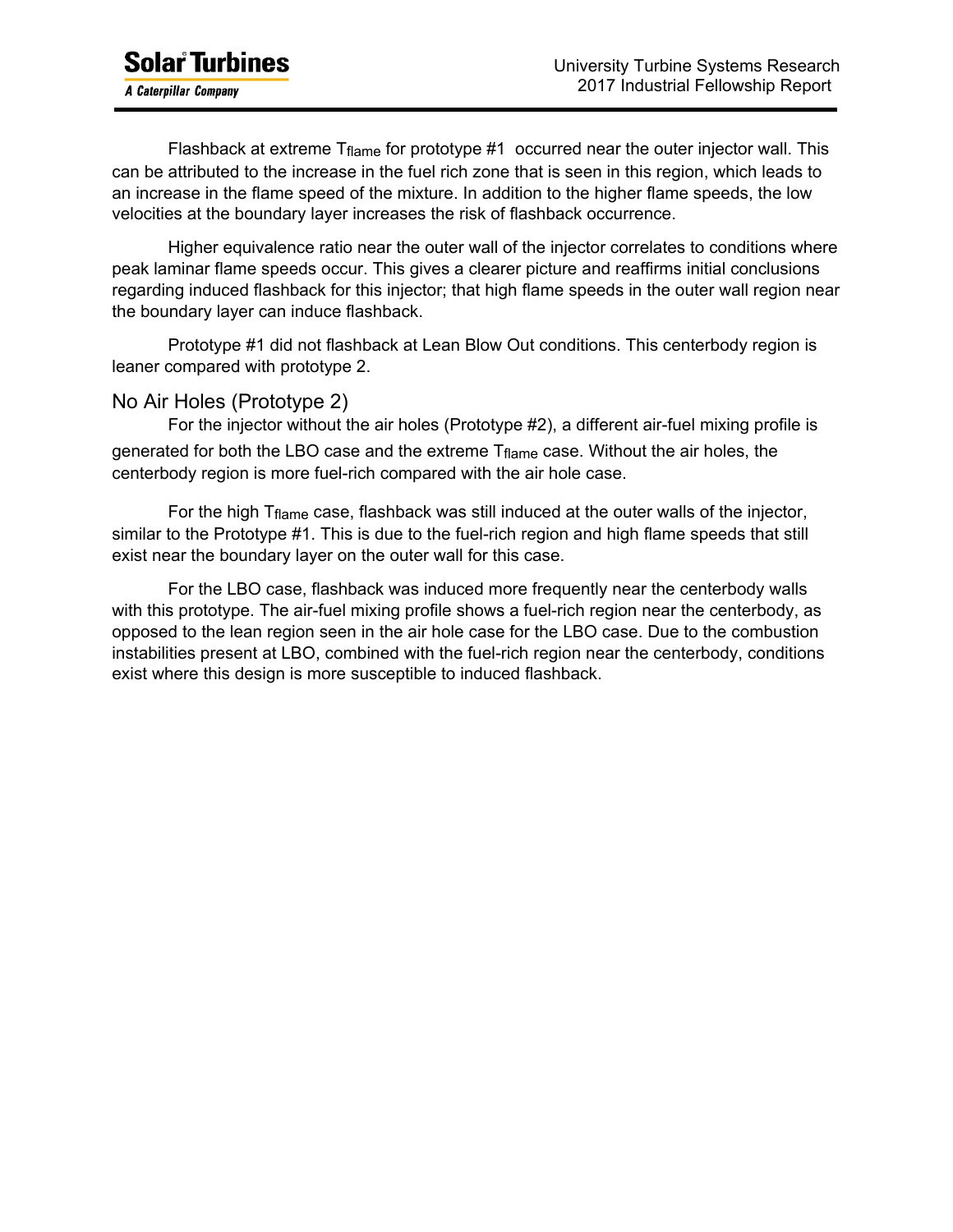**A Caterpillar Company** 

ı

# **Conclusions**

Key conclusions for prototype 1 are presented:

- Injection of high velocity air into the injector through air holes near the centerbody prevents fuel-rich regions around the centerbody wall. This suppresses flashback at LBO conditions
- At high flame temperatures, fuel-rich regions exist near the outer wall of the injector. The increase in flame speed of the mixture leads to induced flashback in the boundary layer (**Figure** *4*).
- The air-fuel mixing profile supports the high pressure rig observations and explains why flashback is induced under certain conditions with this prototype



PROTOTYPE #1 HIGH TPZ FLASHBACK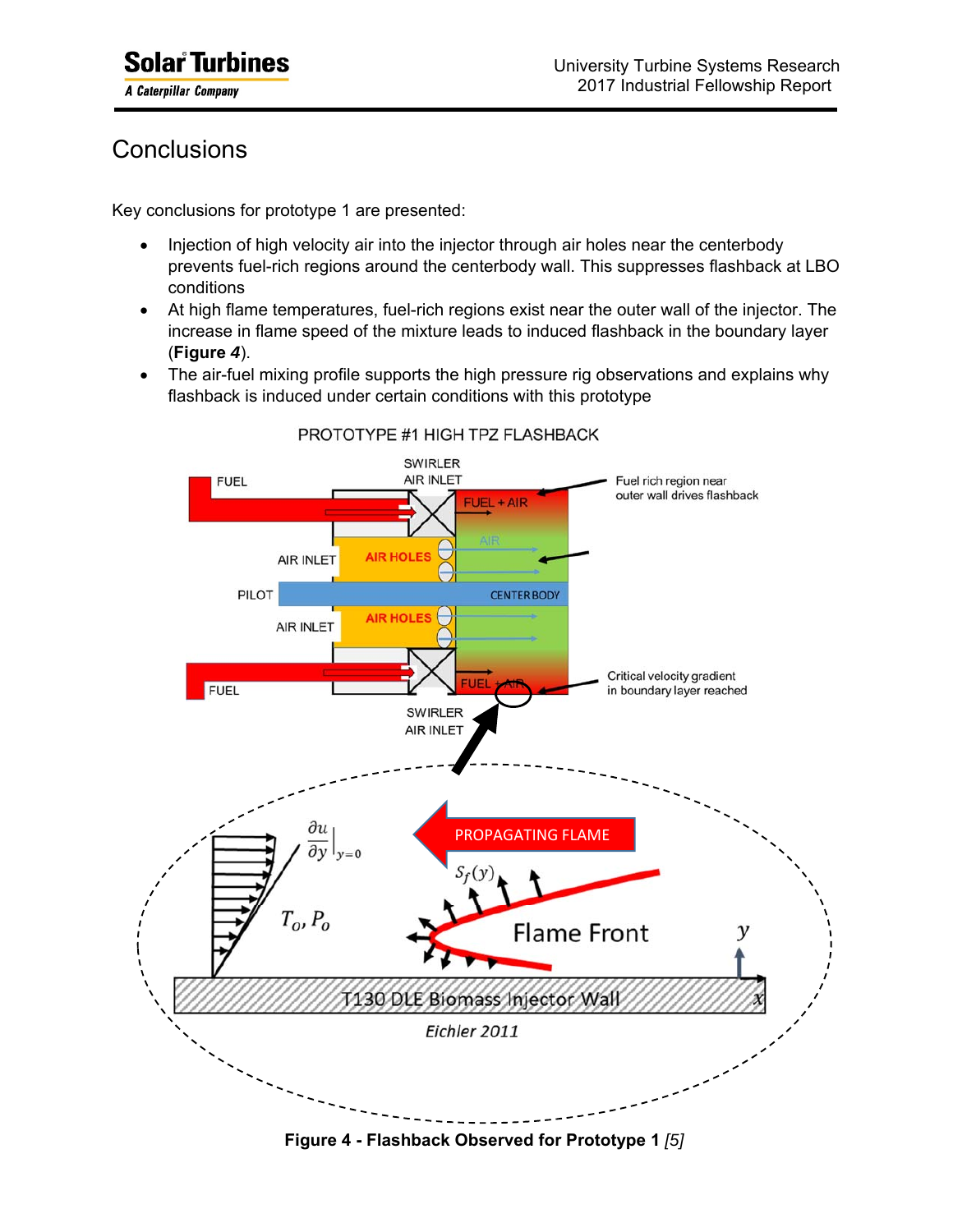ı

Several key results for prototype 2 are presented:

- With no air holes, a fuel rich region develops around the centerbody wall. Near LBO conditions, this fuel rich region at the centerbody combined with pressure oscillations due to flame extinction and re-ignition promotes flashback (**Figure** *5*)
- At high flame temperatures, fuel-rich regions exist near the outer wall of the injector. The increase in flame speed of the mixture leads to induced flashback in the boundary layer, similar to prototype 1.
- The air-fuel mixing profile supports the high pressure rig observations for prototype 2 and can provide insight into why flashback is induced at both high flame temperature and near lean blow out condition



**Figure 5 - Flashback Observed for Prototype 2**